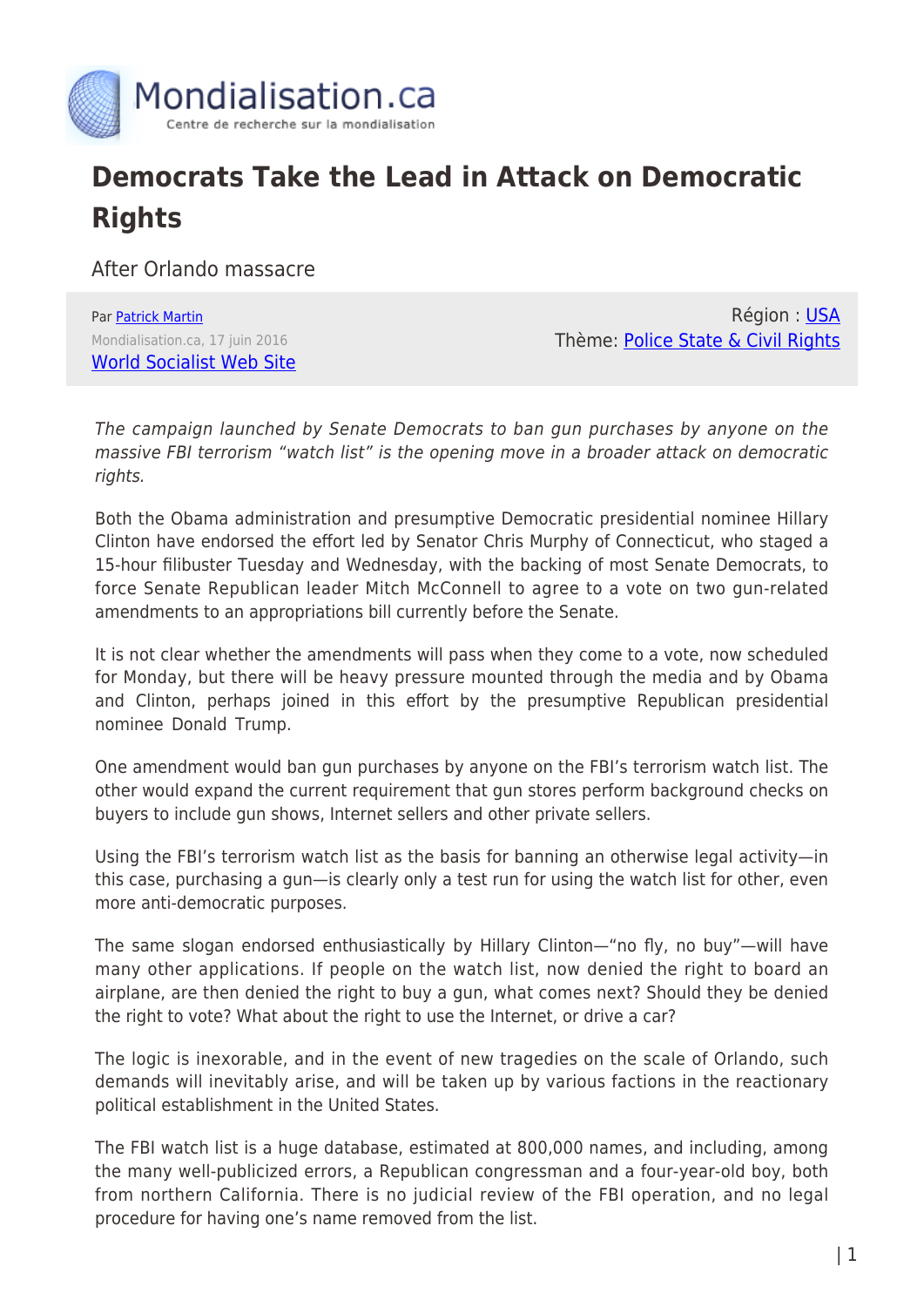An ACLU-backed lawsuit against the Department of Homeland Security's "no-fly" list, a subset of the FBI database, has been dragging on in the federal courts for the past six years. Another such lawsuit, sponsored by Islamic-American groups, is in federal court in Virginia.

The vast majority of the names on the watch list are people "suspected" of links to terrorism, in most cases without meeting any justiciable standard, such as "probable cause," let alone proof "beyond a reasonable doubt."

Many, if not most, are Muslim Americans who were "nominated" for the list because they come from Syria, Iraq, Somalia or other countries ravaged by US-sponsored wars, or attend the same mosque as an Islamic extremist, or had bigoted neighbors who called the FBI over people wearing traditional Islamic dress.

As the New York Times admitted in an analysis Wednesday, "Tens of thousands of counterterrorism tips flow to the FBI each year. Some are legitimate. Others come from vengeful ex-spouses or people casting suspicion on Arab-Americans."

The 800,000 names compares to what FBI Director James Comey described as about 1,000 active investigations into alleged ISIS sympathizers in the United States, and the tiny handful of actual terrorist attacks by people claiming to be ISIS supporters—even if one includes an attack like that in Orlando, where the only apparent connection to ISIS was gunman Omar Mateen's 911 call after the bloodbath had already begun.

The statements by leading Democrats in support of the ban on gun purchases have been remarkably blunt in their anti-democratic thrust. Senator Dianne Feinstein, top Democrat on the Senate Intelligence Committee, said the ban would apply to "known or suspected terrorists."

It is doubtful that any "known terrorists" are visiting US gun shops, passing the required background checks and having themselves recorded by store cameras. In any case, no new laws would be required to arrest them. As for "suspected terrorists," that category is infinitely flexible, depending on whose mind is responsible for forming the "suspicion" and what grounds are adduced for doing so.

In his remarks Thursday, after visiting Orlando for private meetings with families of the victims of the massacre at the Pulse gay night club, President Obama sounded the same theme, condemning the fact that "weapons of war" were freely available on America's streets.

There are more than a few ironies in this statement. Obama is, of course, the commanderin-chief of the US military-intelligence apparatus, which is responsible for the death, not of dozens, but of hundreds of thousands during Obama's tenure in the White House.

The AR-15 semi-automatic, which he condemned, is the civilian version of the same weapon that US soldiers use to mow down villagers in Afghanistan and Iraq. It is supplemented by weapons with far more firepower, such as the Apache helicopter gunships now unleashed on the Iraqi city of Fallujah by the Pentagon, at Obama's orders.

As for terrorists having access to weapons, it is the United States and its allies who have funneled arms into Islamic fundamentalist organizations in Libya and Syria, first as part of the war against the government of Muammar Gaddafi, and then as part of the proxy war against the Syrian government of Bashar al-Assad.